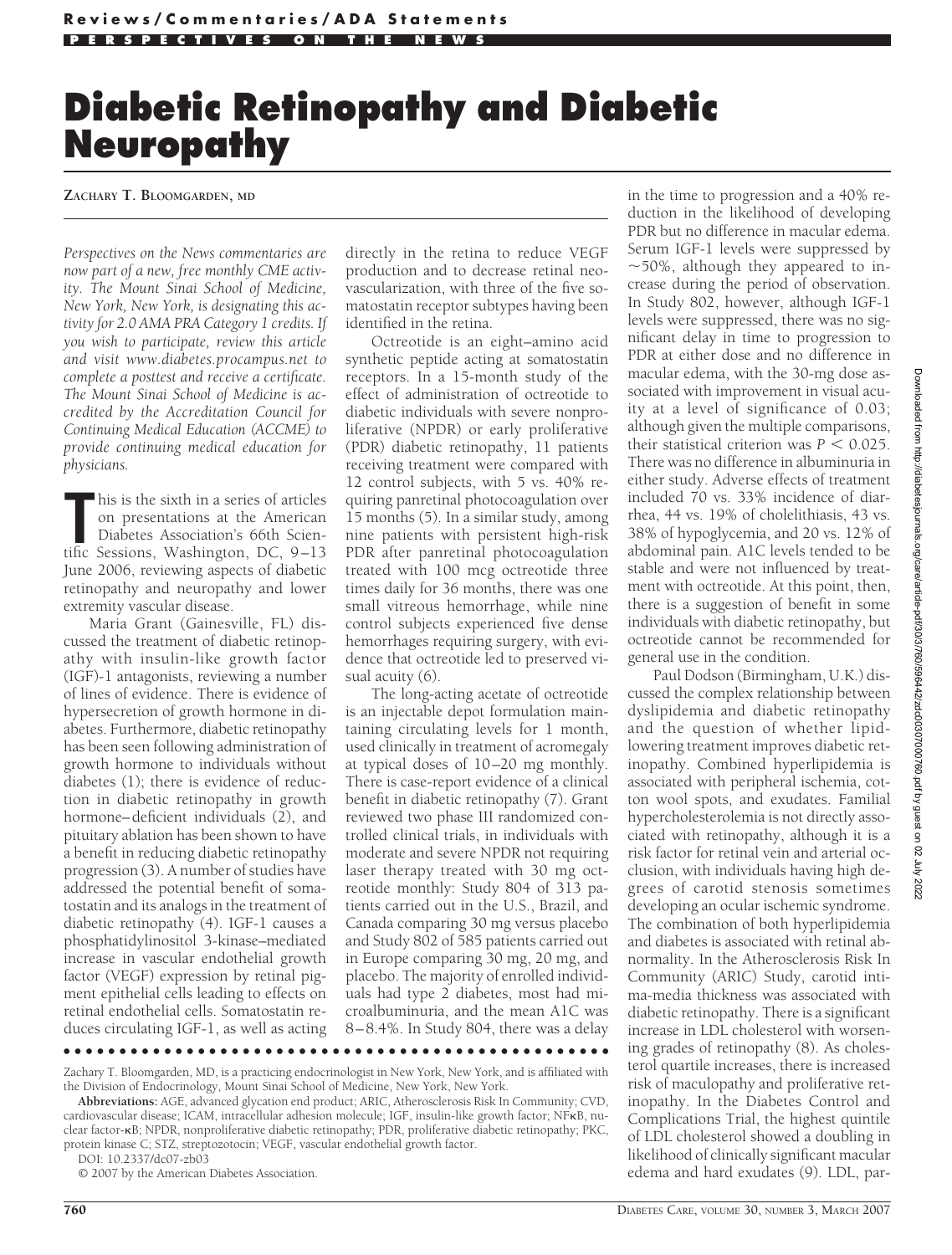ticularly if glycated or oxidized, may be associated with decreased cell growth, potentially mediating some aspects of diabetic retinopathy. An association has been reported between statin use and lower risk of development of vitreous hemorrhage (10), and several small studies have suggested that pravastatin (11) and atorvastatin (12) improve some aspects of diabetic retinopathy.

Statins may lower intraocular pressure, and some studies have shown that fibrates decrease retinal exudates. Results of two large clinical trials are of interest. In CARDS (Collaborative Atorvastatin Diabetes Study), 2,838 individuals with diabetes with 30% diabetic retinopathy prevalence at baseline were randomized to atorvastatin versus placebo, with a nonsignificant trend to decrease in requirement for laser treatment in 17.9 vs. 20.5% at a mean 3.9-year follow-up (13). In the FIELD (Fenofibrate Intervention and Event Lowering in Diabetes) Study, 9,795 participants aged 50–75 years with type 2 diabetes not taking statin therapy were randomized to placebo versus fenofibrate. At baseline, 8% had diabetic retinopathy; at 5 years of follow-up, 253 control subjects (5.2%) versus 178 (3.6%) individuals allocated fenofibrate needed one or more laser treatments for retinopathy, a highly significant reduction, concordant with the reduction in albuminuria reported in the study (14). Thus, there is intriguing evidence of a benefit of lipid-lowering therapies on diabetic retinopathy, suggesting an additional rationale to the well-established benefit in cardiovascular disease (CVD) prevention.

Gabriella Tikellis (Melbourne, Australia) discussed the concept of the eye as a risk marker for CVD. The association of retinal microvascular abnormality was first reported more than a century ago (15), with studies in the 1930s showing that the severity of retinal microvascular abnormality was predictive of 3-year mortality in individuals with hypertension (16). Tikellis described the retinal circulation as a "window to the systemic circulation," with retinal vessels sharing many characteristics with those of other organs. Focal or localized retinal vascular findings may include focal arteriolar narrowing, arteriovenous nicking, arteriolar wall thickening, and diabetic retinopathy–like lesions, including hemorrhages, microaneurisms, and cotton-wool spots, while macular edema may be regarded as a sign of generalized abnormality of vas-

cular permeability. Fundoscopic exam is, however, imprecise (17), and easily detectable but more severe changes such as hemorrhages are infrequent in individuals with hypertension, leading to the use of systematic retinal vascular grading performed by ophthalmologists, using subjective assessment of retinal photographs, or, more recently, the development of computer techniques to allow rapid and objective assessment of retinal vascular characteristics, such as the degree of arteriolar branching, bifurcation angles, and venous tortuosity. Large datasets from population-based studies including the ARIC Study, the Beaver Dam Eye Study, the Blue Mountains Eye Study, the Wisconsin Epidemiological Study of diabetic retinopathy, the Multi-Ethnic Study of Atherosclerosis, and the Rotterdam Study have shown up to a 14% prevalence of retinal abnormality, having strong association with blood pressure (18), with a linear relationship between blood pressure and the degree of retinal arteriolar narrowing (19). There is also an association of smaller arteriolar-venous ratio with increased likelihood of diabetes (20) and of retinal vessel caliber to the likelihood of progression of diabetic retinopathy (21). More specific abnormalities, such as cotton wool spots, were associated with a ninefold greater increase in stroke in the ARIC Study (22). Further analysis of this study showed that risk of heart failure was markedly increased in individuals with retinal abnormality, with the presence of hypertension not adding further risk in multivariate analysis of individuals with diabetic retinopathy (23). Finally, in the Beaver Dam Study, retinal microvascular abnormality was associated with coronary mortality (24). Tikellis concluded that there is strong and consistent correlation of blood pressure with a number of retinal findings and some evidence of association with CVD; thus, the retinal exam, particularly when making use of detailed assessment of retinal photographs, may add independent information about risk and prognosis.

A number of research presentations at the American Diabetes Association Scientific Sessions addressed aspects of diabetic retinopathy. Zhang et al. (abstract 992) analyzed the NHANES (National Health and Nutrition Examination Survey) 1999-2002, finding visual acuity better than 20/200 but <20/40 among 5% of individuals with and 2.3% of those without diabetes, while 1.3 and 0.6%, respectively, were blind (visual acuity  $\leq$ 20/200)

(abstract numbers refer to the American Diabetes Association Scientific Sessions, *Diabetes* 55 [Suppl. 1], 2006). Further information from this survey shows that, among individuals with diabetes aged -65 years, 16 and 9% had visual acuity -20/40 with and without correction (25). Coleman et al. (abstract 229) analyzed the risk of developing diabetic retinopathy among 1,949 individuals enrolled in the UK Prospective Diabetes Study who did not have diabetic retinopathy at baseline, finding association with A1C, blood pressure, and urine albumin 300 mg/l, while smoking and increased age were associated with lower risk. Rubino et al. (abstract 823) reviewed medical records from clinics in France, Italy, Spain, and the U.K. (mean of 41 clinics/ country), finding respective prevalences of diagnosed diabetic retinopathy of 11, 18, 10, and 20% in general practices. Of 752 patients with diabetic retinopathy,  $\sim$ 40% had mild, 16–28% moderate, and 2–4% severe NPDR, and 20–30% had PDR. Skrivarhaug et al. (abstract 967) studied 294 individuals developing type 1 diabetes before age 15 in Norway between 1973–1982, with retinal imaging in 1989–1990 showing no diabetic retinopathy in 194 individuals, 163 of whom had diabetic retinopathy in 2002–2003. PDR was found in the second set of photographs in 31 individuals, with significant predictors the presence of retinopathy at the initial exam, A1C  $>$ 9.9%, and triglyceride  $>$ 141 mg/dl. The authors pointed out the importance of modifiable risk factors. Sun et al. (abstract 825) studied diabetic retinopathy among 98 individuals who received the Joslin Clinic 50-year Medal for living  $\geq$ 50 years with type 1 diabetes, finding that 7% had no diabetic retinopathy, 39% had mild, 8% moderate, and 1% severe NPDR, while 42% had PDR. In addition, 63% had visual acuity 20/20 or better. Neither diabetic retinopathy severity nor visual acuity correlated with duration, age of onset, A1C, lipids, BMI, C-peptide, GAD antibodies, or HLA DQB1, DQA1, and DRB1 genotypes, suggesting that a large minority of individuals with type 1 diabetes are protected against complications by factors yet to be characterized.

Several studies addressed potential mechanisms of diabetic retinopathy. Al-Shabrawey et al. (abstract 15-LB) studied streptozotocin (STZ)-induced diabetic mice, finding increased albumin extravasation from retinal vessels, suggesting abnormality of the blood-retinal barrier and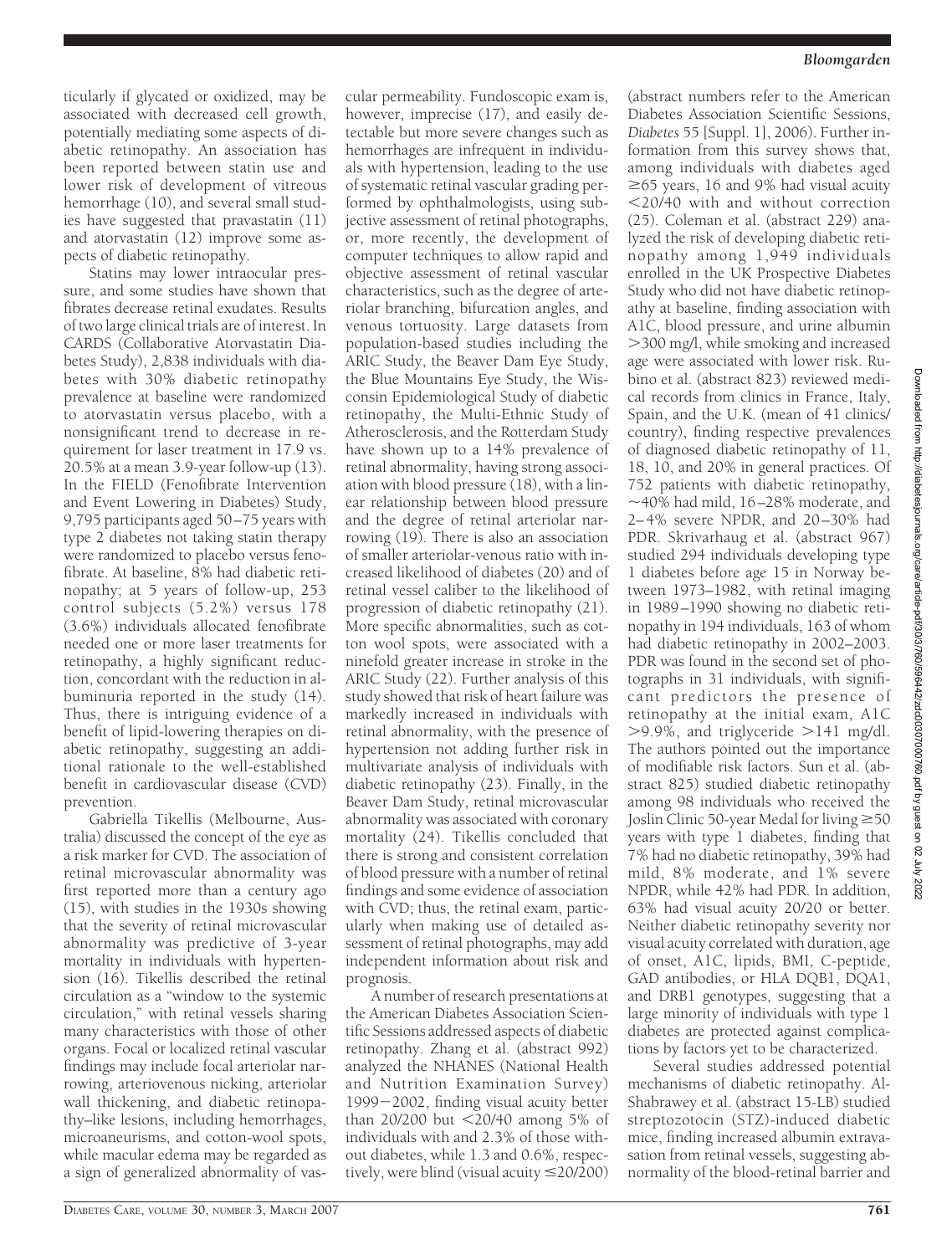# *Perspectives on the News*

increased retinal vascular leukocyte adhesion and intracellular adhesion molecule (ICAM)-1 expression, in conjunction with increased retinal reactive oxygen species production determined in sections using dichlorofluroscein imaging. Diabetic mice either with deletion of the NAD(P)H oxidase subunit gp91 phox gene or treated with the NAD(P)H oxidase inhibitor; apocynin, however, had normal reactive oxygen species formation, ICAM-1 expression, leukostasis, and blood-retinal barrier. The retrovirusassociated DNA sequence (*ras*) originally isolated from Harvey murine sarcoma viruses (H-*ras*) encodes phosphohydrolase G-proteins that hydrolyze GTP to GDP, acting to regulate aspects of cellular growth and differentiation. Kowluru et al. (abstract 227) reported that H-*ras* expression increases after exposure of bovine retinal endothelial cells to high glucose and that overexpression of H-*ras* increases the effect of glucose exposure on nitric oxide, nuclear factor- $\kappa$ B (NF $\kappa$ B), and apoptosis, while retinal endothelial cells overexpressing an inactive *ras* mutant have reduced effect of high glucose on these processes. Mu et al. (abstract 822) found that PDR was associated with increased vitreous and serum levels of angiopoietin-2, which appears to downregulate new blood vessel branching and sprouting, antagonizing the effect of angiopoietin-1 at the TIE-2 endothelial cell receptor. Angiopoeitin-2 levels may correlate with the degree of angiogenic activity in PDR, suggesting an additional pathway to that of VEGF, which may play a role in diabetic retinopathy.

Several studies in animal models suggest potential new therapies for diabetic retinopathy. Chen et al. (abstract 16-LB) studied the effect of erythropoietin on oxygen-induced retinal vascular degeneration in a neonatal mouse model, showing that hyperoxia suppressed retinal erythropoietin mRNA more than fivefold, with a rebound  $>$  10-fold increase after subsequent room air exposure, with systemic erythropoietin administration before and during hyperoxia reducing retinal vasoobliteration and subsequent neovascularization, although administration of erythropoietin after oxygen exposure failed to have a protective effect. Mogami et al. (abstract 226) studied retinal abnormality in the spontaneously diabetic Torii (SDT) rat model of type 2 diabetes, finding that the angiotensin II receptor blocker candesartan reduced cataract formation and vascular permeability as-

sessed by retinal fluorescein angiography, with decreased lens and vitreous levels of the advanced glycation end product (AGE) pentosidine and decreased retinal VEGF mRNA expression, all in a dosedependent manner, with the authors speculating the AGE-reducing effect to be primary. Lee et al. (abstract 504) reported that magnolol, a polyphenolic compound derived from the bark of Houpu magnolia used in Chinese traditional medicine, decreases AGE formation and lens aldose reductase activity, with reduced lens opacity and reduced sciatic nerve sorbitol in STZ-induced diabetic rats. Gubitosi-Klug and Kern (abstract 225) studied STZ-induced diabetes in animals with and without expression of 5-lipoxygenase, an enzyme essential to synthesis of eicosanoids, finding decreased numbers of acellular retinal capillaries and reduced retinal adhesion of leukocytes, suggesting a potential proinflammatory target for prevention of diabetic retinopathy. Small interfering antisense RNA sequences serve as guides for the cleavage of homologous mRNA in the RNA-induced silencing complex. Chen et al. (abstract 818) found that diabetes increased retinal levels of the transcriptional coactivator p300, as well as of fibronectin and NFB, and found that intravitreal small interfering antisense RNA targeted toward p300 reduced p300, fibronectin, and NFKB, suggesting a potential treatment approach. Hu et al. (abstract 820) found increased retinal levels of the adhesion molecules vascular cell adhesion molecule-1 and ICAM-1 in STZ-diabetic rats and found that the phosphordiesterase III inhibitor cilostazol reduced both mRNA expression and protein levels of ICAM-1, vascular cell adhesion molecule-1, as well as decreasing PPAR $\alpha$  and PPAR $\gamma$ , suggesting another potential treatment.

There has been interest in the use of inhibitors of protein kinase  $C$  (PKC)- $\beta$  in the treatment of diabetic retinopathy. Aiello et al. (abstract 230) analyzed the combined data from two 3-year randomized controlled trials (26,27) comparing 401 individuals receiving placebo and 412 treated with the  $PKC- $\beta$  inhibitor$ ruboxistaurin, 32 mg daily, in individuals with moderate to very severe NPDR. Moderate visual loss, defined as loss of  $\geq$ 15 letters (three lines) on the Early Treatment Diabetic Retinopathy Study visual acuity chart, sustained for the last 6 months on study, occurred in 10% of those receiving placebo and in 6% of those receiving ruboxistaurin, with 2 vs.

edema  $>100 \mu m$  from the center of the macula, 67 vs. 50% progressed to the high-risk state of having this degree of macular edema  $\leq$  100  $\mu$ m from the center of the macula. The authors concluded that ruboxistaurin showed evidence of protection against macula edema and against loss of visual acuity in patients with moderately severe to very severe NPDR. Tuttle et al. (abstract 436) reported renal safety data in the two ruboxistaurin trials, showing neither protective nor adverse effect on the glomerular filtration rate or the likelihood of progression to glomerular filtration rate -30 ml/min per 1.73 m2 . Albuminuria was not discussed in this presentation, but the author has previously reported reduction in albuminuria with ruboxistaurin administration to individuals with established nephropathy (28). Casellini et al. (abstract 791) reported a 39% improvement in the neuropathy measure in 20 individuals receiving ruboxistaurin and a 2% improvement in 20 receiving placebo, with no significant differences in electrophysiology; skin nerve fiber density; quantitative sensory testing of vibration, cold, or warm sensation thresholds; cardiac autonomic reflex testing; skin microvascular blood flow; or neuropathy measure. Endothelium-dependent skin blood flow doubled after local warming in individuals receiving ruboxistaurin but not those receiving placebo. Brooks et al. (abstract 790), however, failed to find effects of ruboxistaurin treatment on the neuropathy measure or in skin blood flow in nine treated individuals compared with nine receiving placebo. Tesfaye et al. (abstract 813) reported no overall effects of ruboxistaurin on neuropathy in data from 519 individuals with symptomatic neuropathy pooled from two 1-year randomized controlled trials, with improvement of at least 50% from baseline in 43%, suggesting that a marked placebo effect exists in diabetic neuropathy. Interestingly, those individuals using insulin at baseline and those with non-Caucasian ethnicity had greater likelihood of clinically significant symptom reduction, while there was a trend to decreased symptom reduction among those receiving statins. King et al. (abstract 506) compared overall clinical safety among 1,396 diabetic individuals treated with ruboxistaurin and 1,408 receiving placebo in 11 clinical trials, finding no evidence of adverse events and

5% gaining  $\geq$ 15 letters on the chart. Of those with clinically significant macular

excellent tolerability, without change in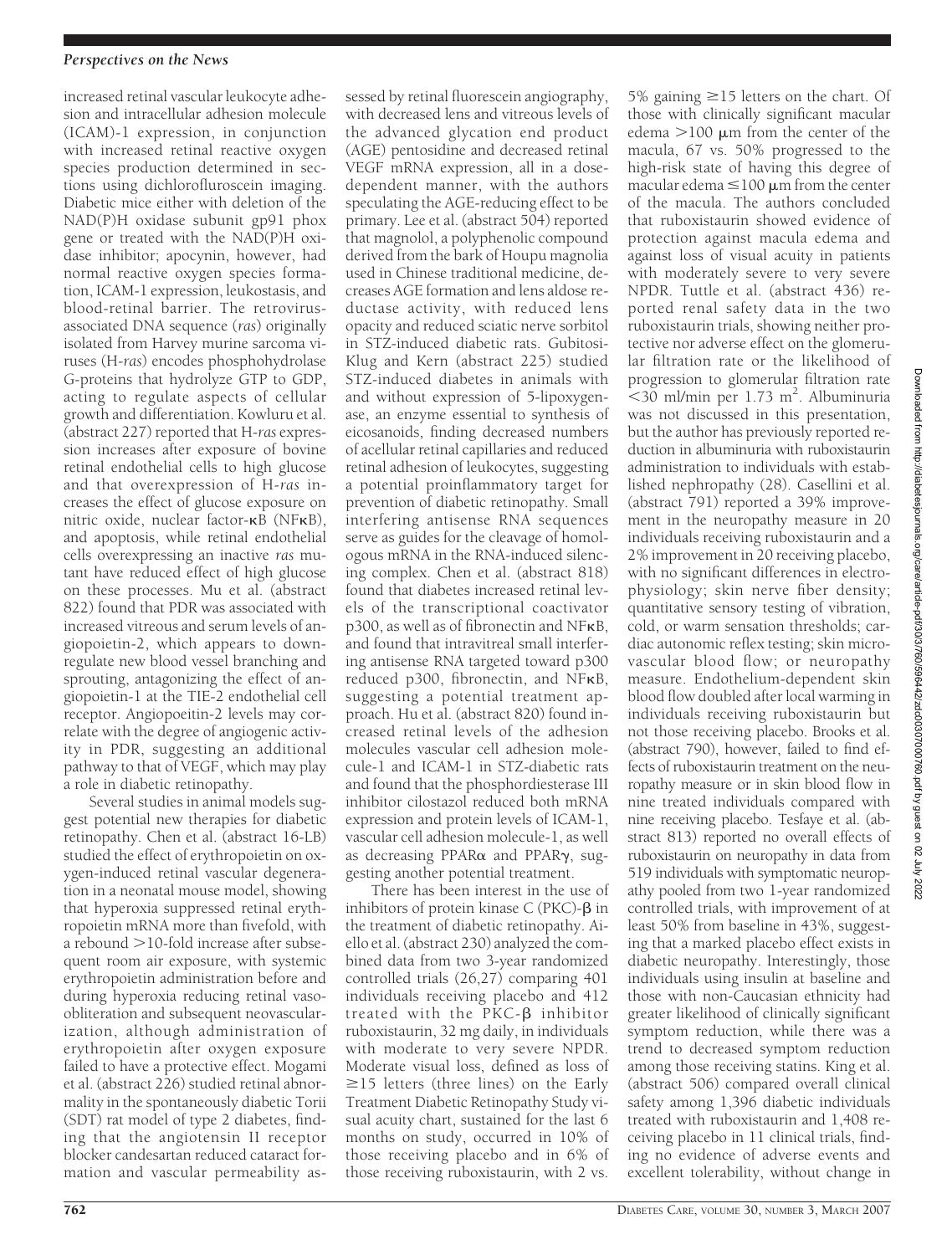blood pressure or glycemic control. Thus, there is a suggestion of clinical benefit for diabetic retinopathy with ruboxistaurin; although the U.S. Food and Drug Administration has not felt these trials offered sufficient evidence to allow its approval (29).

# Diabetic neuropathy

Solomon Tesfaye (Sheffield, U.K.) discussed pharmacologic approaches to the treatment of individuals with painful diabetic neuropathy (30). Diabetic periperal neuropathy starts in the toes and gradually affects more proximal areas, causing pain in 30% of patients. Neuropathy is associated with cardiovascular risk factors and, independently, with the presence of CVD; therefore, the presence of neuropathy is a marker of individuals at increased risk for mortality. In his study of 1,172 individuals with type 1 diabetes followed for 7 years, baseline A1C, the change in A1C, and duration of diabetes were risk factors. After adjustment for these factors, higher LDL cholesterol and triglycerides, higher BMI, hypertension, and smoking predicted development of neuropathy, with baseline CVD associated with doubled risk of neuropathy (31).

The clinical syndrome is characterized by burning discomfort with nocturnal exacerbation, as well as by autonomic manifestations and insensitivity leading to foot ulceration and amputation. Intervention can either be symptomatic or pathogenic to alter the course of neuropathy, the latter exemplified by efforts to achieve euglycemia. A number of agents have been used for analgesia. The tricyclic antidepressants are effective, although Tesfaye remarked that he finds these agents to be associated with high levels of side effects, with other relatively established approaches including anticonvulsants, particularly carbemazepine and gabapentin, topical lidocaine, oral mexiletine, and topical isosorbide and capsaicin. Tesfaye referred to Vinik's review, summarizing a variety of agents used in treatment of painful diabetic neuropathy, reviewing anticonvulsants for which benefit has been reported, including carbemazepine, felbamate, gabapentin, lamotrigine, phenytoin, topiramate, and valproate (32). Newer approaches include the serotonin and norepinephrine reuptake inhibitors duloxetine and venlafaxine. Pain is transmitted by A and C fibers. Serotonin and norepinephrine reuptake inhibitors increase synaptic availability of serotonin and norepinephine,

with two large studies having been carried out with duloxetine. The first compared placebo with 20, 60, and 120 mg daily doses in 457 individuals with painful diabetic neuropathy, showing significant pain relief with the higher doses and evidence of benefit at the lowest dose as well beginning at 1 week and maintained over the 12 weeks of study (33). The second study compared 120 mg once daily with 60 mg twice daily for 6 months in 449 patients, showing maintenance of pain relief through 28 weeks (34). A number of side effects were reported, including nausea, somnolence, dizziness, constipation, dry mouth, and reduced appetite, with 36 and 37% of the respective groups not completing the second study and 20 and 27% discontinuing because of side effects. Venlafaxine was studied in 75, 150, and 225 mg extended release daily doses, the latter two leading to significant improvement in pain score, although side effects included somnolence, nausea, and myalgia, and 7 of the 244 treated patients developed significant electrocardiographic abnormality (35). A study comparing venlafaxine with the tricyclic imipramine showed similar improvement in neuropathic pain (36).

Several other agents are being studied. Pregabalin reduces neural calcium influx, decreasing neurotransmitter release, and has been studied in four randomized controlled trials including 146–724 individuals with painful diabetic neuropathy, showing pain relief within 1 week and persisting through the 6- to 12-week studies (37–40). A number of prominent side effects were observed, with doserelated somnolence, ataxia, and confusion, as well as peripheral edema and constipation reported. Topiramate leads to significant benefits at 8 and 12 weeks at 400-mg daily dosages but, again, with high frequency of side effects, including diarrhea, loss of appetite (which may be beneficial, as the agent is associated with weight loss), and somnolence, leading to high discontinuation rates (41). An important approach is the use of combination treatments; a recent trial showed that use of morphine and gabapentin together is superior to either alone in individuals with neuropathic pain, with gabapentin similar to placebo, although combination treatment was associated with an increased frequency of side effects, including constipation, dry mouth, and sedation (42). For many patients, Tesfaye suggested, "the remedy is worse than the disease," so that we need to better understand the pathogenesis of pain in neuropathy and distinguish peripheral from central pain, with a potentially important contributory factor being spinal cord abnormality (43), which his group has found to occur early in the development of diabetic neuropathy (44). Magnetic resonance imagining sprectroscopy shows abnormality of the thalamus, which acts as a gateway for pain, to occur in individuals with painful neuropathy. There is also evidence of greater degrees of neuronal function impairment in painless than in painful neuropathy, with nerve blood flow impaired to a greater extent and oxygen saturation lower in individuals with painless than in those with painful neuropathy (45). Acute painful neuropathy occurring in the setting of normalization of glycemia may be associated with proliferative retinopathy and with new vessel formation on the surface of the nerve, further suggesting important functional differences between painful and painless neuropathy. Tesfaye retuned to the theme of pathogenic treatment for neuropathy, suggesting that studies with the PKC-B inhibitor ruboxistaurin and with aldose reductase inhibitors suggest that it may become possible to develop treatment approaches that successfully address the metabolic dysfunction of diabetes.

### **References**

- 1. Koller EA, Green L, Gertner JM, Bost M, Malozowski SN: Retinal changes mimicking diabetic retinopathy in two nondiabetic, growth hormone-treated patients. *J Clin Endocrinol Metab* 83:2380–2383, 1998
- 2. Merimee TJ: A follow-up study of vascular disease in growth-hormone-deficient dwarfs with diabetes. *N Engl J Med* 298: 1217–1222, 1978
- 3. Sharp PS, Fallon TJ, Brazier OJ, Sandler L, Joplin GF, Kohner EM: Long-term follow-up of patients who underwent yttrium-90 pituitary implantation for treatment of proliferative diabetic retinopathy. *Diabetologia* 30:199–207, 1987
- 4. Grant MB, Caballero S Jr: The potential role of octreotide in the treatment of diabetic retinopathy. *Treat Endocrinol* 4: 199–203, 2005
- 5. Grant MB, Mames RN, Fitzgerald C, Hazariwala KM, Cooper-DeHoff R, Caballero S, Estes KS: The efficacy of octreotide in the therapy of severe nonproliferative and early proliferative diabetic retinopathy: a randomized controlled study. *Diabetes Care* 23:504–509, 2000
- 6. Boehm BO, Lang GK, Jehle PM, Feldman B, Lang GE: Octreotide reduces vitreous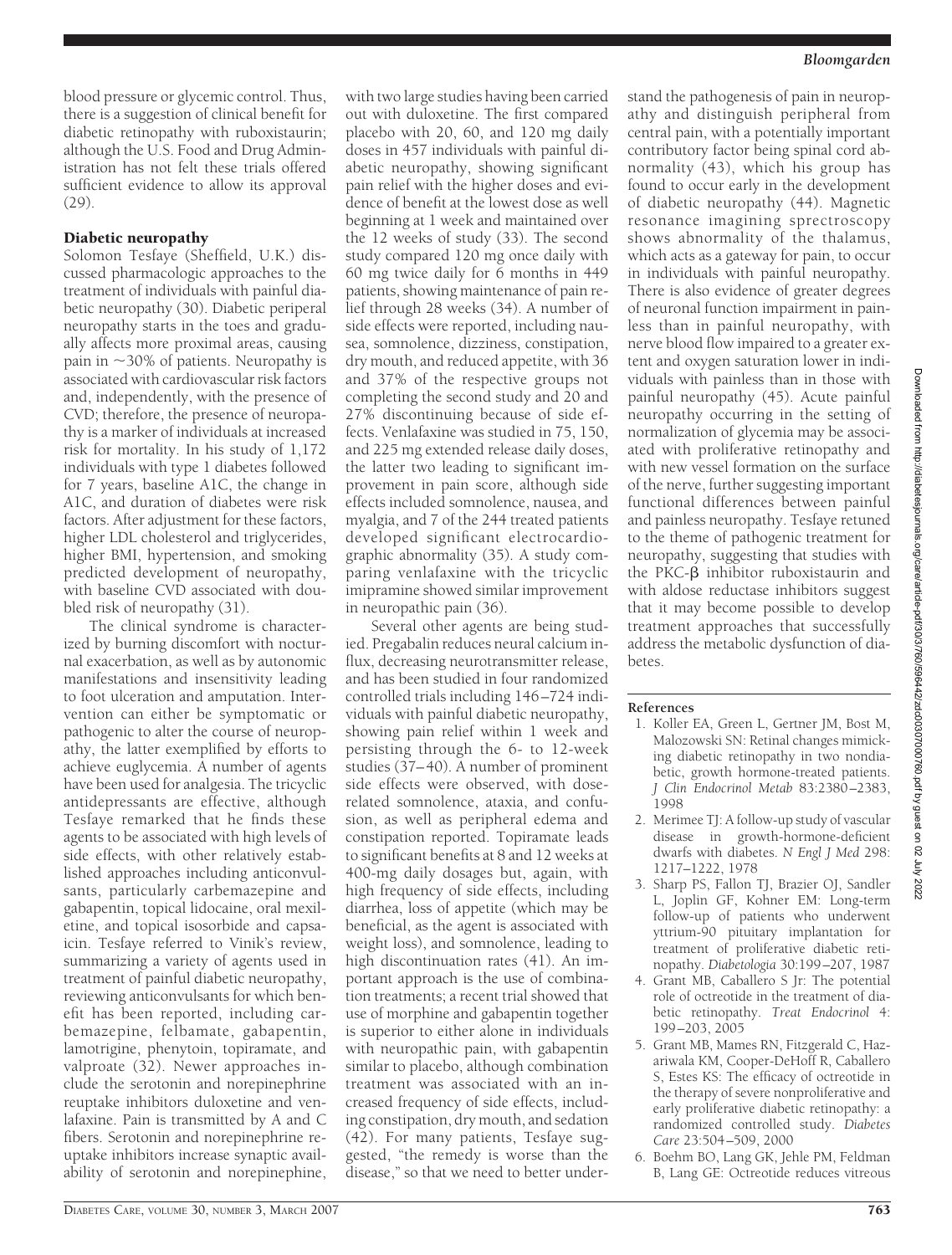### *Perspectives on the News*

hemorrhage and loss of visual acuity risk in patients with high-risk proliferative diabetic retinopathy. *Horm Metab Res* 33: 300–306, 2001

- 7. Hernaez-Ortega MC, Soto-Pedre E, Martin JJ: Sandostatin LAR for cystoid diabetic macular edema: a 1-year experience. *Diabetes Res Clin Pract* 64:71–72, 2004
- 8. Dornan TL, Carter RD, Bron AJ, Turner RC, Mann JI: Low density lipoprotein cholesterol: an association with the severity of diabetic retinopathy. *Diabetologia* 22:167–170, 1982
- 9. Miljanovic B, Glynn RJ, Nathan DM, Manson JE, Schaumberg DA: A prospective study of serum lipids and risk of diabetic macular edema in type 1 diabetes. *Diabetes* 53:2883–2892, 2004
- 10. Banerjee S, Denniston AK, Gibson JM, Dodson PM: Does cardiovascular therapy affect the onset and recurrence of preretinal and vitreous haemorrhage in diabetic eye disease? *Eye* 18:821–825, 2004
- 11. Gordon B, Chang S, Kavanagh M, Berrocal M, Yannuzzi L, Robertson C, Drexler A: The effects of lipid lowering on diabetic retinopathy. *Am J Ophthalmol* 112:385– 391, 1991
- 12. Gupta A, Gupta V, Thapar S, Bhansali A: Lipid-lowering drug atorvastatin as an adjunct in the management of diabetic macular edema. *Am J Ophthalmol* 137:675– 682, 2004
- 13. Colhoun HM, Betteridge DJ, Durrington PN, Hitman GA, Neil HA, Livingstone SJ, Thomason MJ, Mackness MI, Charlton-Menys V, Fuller JH, CARDS Investigators: Primary prevention of cardiovascular disease with atorvastatin in type 2 diabetes in the Collaborative Atorvastatin Diabetes Study (CARDS): multicentre randomised placebo-controlled trial. *Lancet* 364:685– 696, 2004
- 14. Keech A, Simes RJ, Barter P, Best J, Scott R, Taskinen MR, Forder P, Pillai A, Davis T, Glasziou P, Drury P, Kesaniemi YA, Sullivan D, Hunt D, Colman P, d'Emden M, Whiting M, Ehnholm C, Laakso M, FIELD Study Investigators: Effects of long-term fenofibrate therapy on cardiovascular events in 9795 people with type 2 diabetes mellitus (the FIELD study): randomised controlled trial. *Lancet* 366: 1849–1861, 2005
- 15. Gunn M: On ophthalmoscopic evidence of general arterial disease. *Trans Ophthalmol Soc UK* 18:356–381, 1898
- 16. Keith NM, Wagener HP, Barker NW: Some different types of essential hypertension: their course and prognosis. *Am J Med Sci* 197:332–343, 1939
- 17. Dimmitt SB, West JN, Eames SM, Gibson JM, Gosling P, Littler WA: Usefulness of ophthalmoscopy in mild to moderate hypertension. *Lancet* 1:1103–1106, 1989
- 18. Wong TY, Hubbard LD, Klein R, Marino EK, Kronmal R, Sharrett AR, Siscovick DS, Burke G, Tielsch JM: Retinal micro-

vascular abnormalities and blood pressure in older people: the Cardiovascular Health Study. *Br J Ophthalmol* 86:1007– 1013, 2002

- 19. Sharrett AR, Hubbard LD, Cooper LS, Sorlie PD, Brothers RJ, Nieto FJ, Pinsky JL, Klein R: Retinal arteriolar diameters and elevated blood pressure: the Atherosclerosis Risk in Communities Study. *Am J Epidemiol* 150:263–270, 1999
- 20. Wong TY, Klein R, Sharrett AR, Schmidt MI, Pankow JS, Couper DJ, Klein BE, Hubbard LD, Duncan BB, ARIC Investigators: Retinal arteriolar narrowing and risk of diabetes mellitus in middle-aged persons. *JAMA* 287:2528–2533, 2002
- 21. Klein R, Klein BE, Moss SE, Wong TY, Hubbard L, Cruickshanks KJ, Palta M: The relation of retinal vessel caliber to the incidence and progression of diabetic retinopathy. XIX. The Wisconsin Epidemiologic Study of Diabetic Retinopathy. *Arch Ophthalmol* 122:76–83, 2004
- 22. Wong TY, Klein R, Couper DJ, Cooper LS, Shahar E, Hubbard LD, Wofford MR, Sharrett AR: Retinal microvascular abnormalities and incident stroke: the Atherosclerosis Risk in Communities Study. *Lancet* 358:1134–1140, 2001
- 23. Wong TY, Rosamond W, Chang PP, Couper DJ, Sharrett AR, Hubbard LD, Folsom AR, Klein R: Retinopathy and risk of congestive heart failure. *JAMA* 293:63– 69, 2005
- 24. Klein BE, Klein R, McBride PE, Cruickshanks KJ, Palta M, Knudtson MD, Moss SE, Reinke JO: Cardiovascular disease, mortality, and retinal microvascular characteristics in type 1 diabetes: Wisconsin epidemiologic study of diabetic retinopathy. *Arch Intern Med* 164:1917–1924, 2004
- 25. Centers for Disease Control and Prevention (CDC): Correctable visual impairment among persons with diabetes: United States, 1999–2004. *MMWR Morb Mortal Wkly Rep* 55:1169–1172, 2006
- 26. PKC-DRS Study Group: The effect of ruboxistaurin on visual loss in patients with moderately severe to very severe nonproliferative diabetic retinopathy: initial results of the Protein Kinase C beta Inhibitor Diabetic Retinopathy Study (PKCDRS) multicenter randomized clinical trial. *Diabetes* 54:2188–2197, 2005
- 27. PKC-DRS2 Study Group: Effect of ruboxistaurin on visual loss in patients with diabetic retinopathy. *Ophthalmology* 113:2221–2230, 2006
- 28. Tuttle KR, Bakris GL, Toto RD, McGill JB, Hu K, Anderson PW: The effect of ruboxistaurin on nephropathy in type 2 diabetes. *Diabetes Care* 28:2686–2690, 2005
- 29. Lilly announces FDA requirement of additional clinical trial before ruboxistaurin could be approved for treatment of diabetic retinopathy [article online]. Avail-

able from http://www.prnewswire.com/ cgi-bin/micro\_stories.pl?ACCT 916306& TICK=LLY&STORY=/www/story/09-29-2006/0004442237&EDATE Sep 29, +2006. Accessed 26 January 2007

- 30. Tesfaye S, Kempler P: Painful diabetic neuropathy. *Diabetologia* 48:805–807, 2005
- 31. Tesfaye S, Chaturvedi N, Eaton SE, Ward JD, Manes C, Ionescu-Tirgoviste C, Witte DR, Fuller JH, EURODIAB Prospective Complications Study Group: Vascular risk factors and diabetic neuropathy. *N Engl J Med* 352:341–350, 2005
- 32. Vinik A: Use of antiepileptic drugs in the treatment of chronic painful diabetic neuropathy. *J Clin Endocrinol Metab* 90:4936– 4945, 2005
- 33. Goldstein DJ, Lu Y, Detke MJ, Lee TC, Iyengar S: Duloxetine vs. placebo in patients with painful diabetic neuropathy. *Pain* 116:109–118, 2005
- 34. Raskin J, Wang F, Pritchett YL, Goldstein DJ: Duloxetine for patients with diabetic peripheral neuropathic pain: a 6-month open-label safety study. *Pain Med* 7:373– 385, 2006
- 35. Rowbotham MC, Goli V, Kunz NR, Lei D: Venlafaxine extended release in the treatment of painful diabetic neuropathy: a double-blind, placebo-controlled study. *Pain* 110:697–706, 2004
- 36. Sindrup SH, Bach FW, Madsen C, Gram LF, Jensen TS: Venlafaxine versus imipramine in painful polyneuropathy: a randomized, controlled trial. *Neurology* 60: 1284–1289, 2003
- 37. Freynhagen R, Strojek K, Griesing T, Whalen E, Balkenohl M: Efficacy of pregabalin in neuropathic pain evaluated in a 12-week, randomised, double-blind, multicentre, placebo-controlled trial of flexible- and fixed-dose regimens. *Pain* 115:254–263, 2005
- 38. Richter RW, Portenoy R, Sharma U, Lamoreaux L, Bockbrader H, Knapp LE: Relief of painful diabetic peripheral neuropathy with pregabalin: a randomized, placebo-controlled trial. *J Pain* 6:253– 260, 2005
- 39. Frampton JE, Scott LJ: Pregabalin: in the treatment of painful diabetic peripheral neuropathy. *Drugs* 64:2813–2820, 2004
- 40. Rosenstock J, Tuchman M, LaMoreaux L, Sharma U: Pregabalin for the treatment of painful diabetic peripheral neuropathy: a double-blind, placebo-controlled trial. *Pain* 110:628–638, 2004
- 41. Raskin P, Donofrio PD, Rosenthal NR, Hewitt DJ, Jordan DM, Xiang J, Vinik AI, CAPSS-141 Study Group: Topiramate vs placebo in painful diabetic neuropathy: analgesic and metabolic effects. *Neurology* 63:865–873, 2004
- 42. Gilron I, Bailey JM, Tu D, Holden RR, Weaver DF, Houlden RL: Morphine, gabapentin, or their combination for neu-